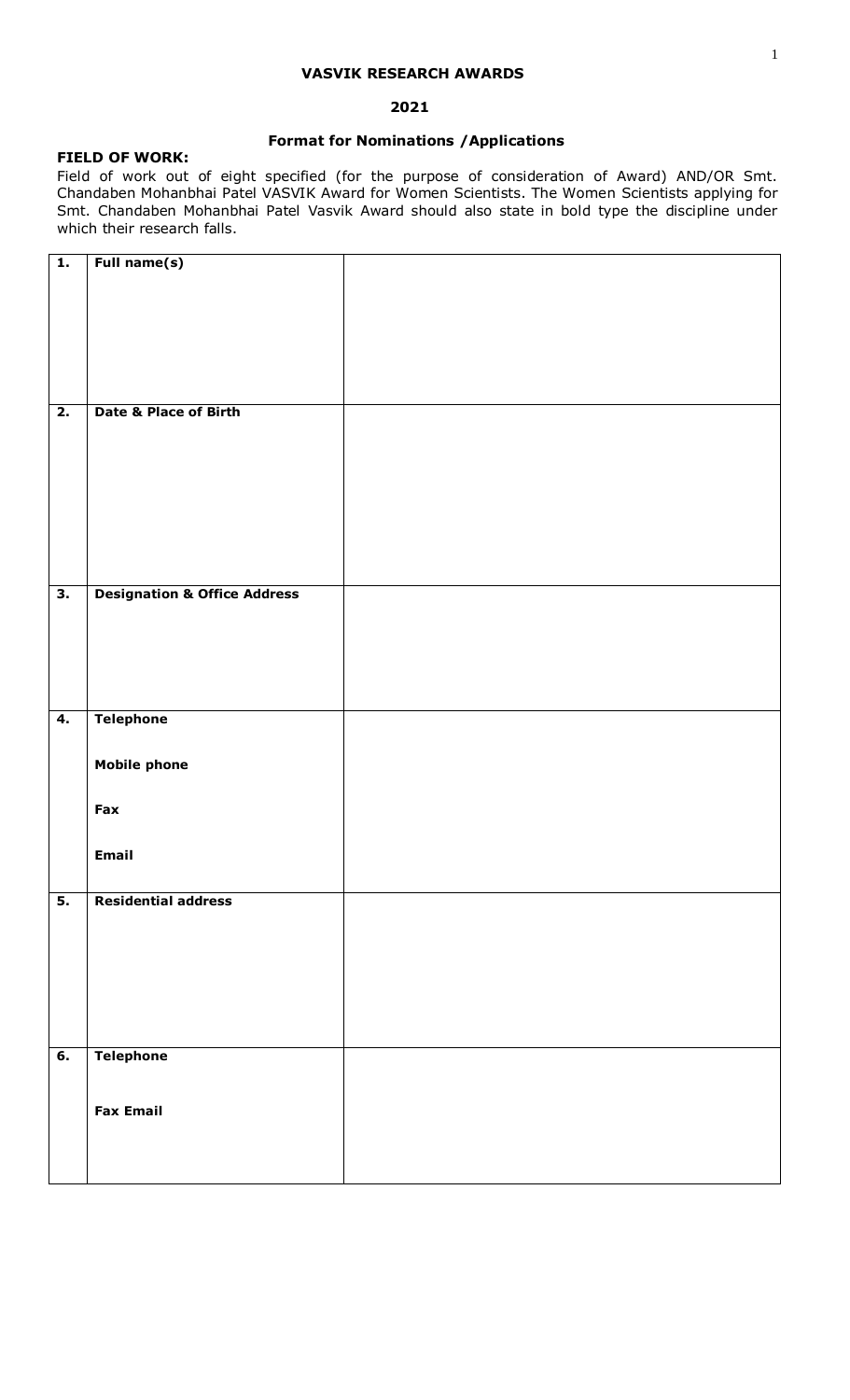# **7. Academic & Professional qualifications (State in chronological order)**

| Sr. No Degree/Diploma | <b>University</b> | Year | Achievements/Subjects |
|-----------------------|-------------------|------|-----------------------|
|                       |                   |      |                       |
|                       |                   |      |                       |
|                       |                   |      |                       |
|                       |                   |      |                       |
|                       |                   |      |                       |
|                       |                   |      |                       |
|                       |                   |      |                       |
|                       |                   |      |                       |
|                       |                   |      |                       |
|                       |                   |      |                       |
|                       |                   |      |                       |

# **8. Employment particulars**

# **(start with present one):**

| <b>Name &amp; address of Employer</b> | <b>Period</b> | <b>Designation</b> |
|---------------------------------------|---------------|--------------------|
|                                       |               |                    |
|                                       |               |                    |
|                                       |               |                    |
|                                       |               |                    |
|                                       |               |                    |
|                                       |               |                    |
|                                       |               |                    |
|                                       |               |                    |
|                                       |               |                    |
|                                       |               |                    |
|                                       |               |                    |
|                                       |               |                    |
|                                       |               |                    |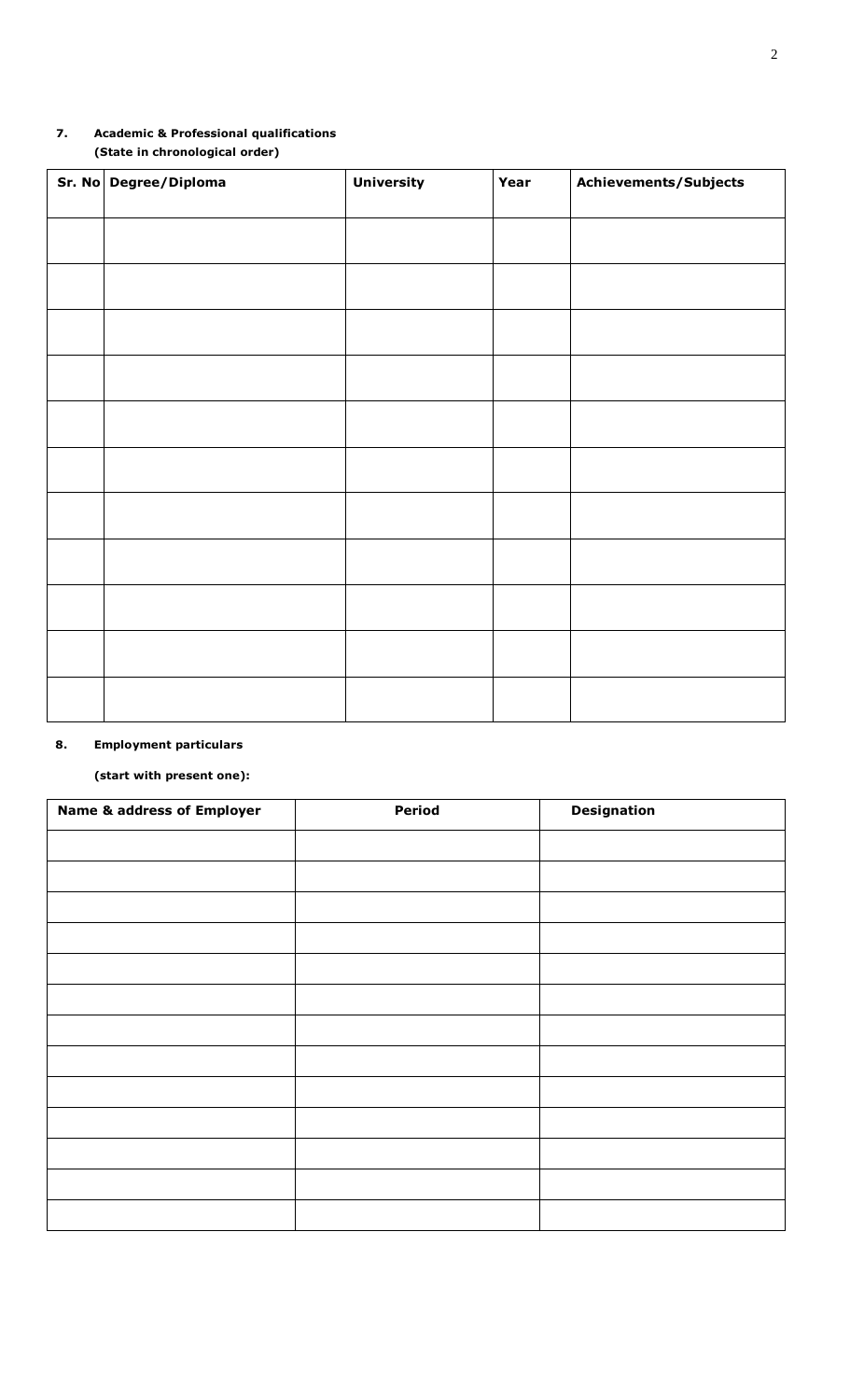| $\overline{9}$ .  | Membership of Academic/Professional bodies, with details of positions held: |
|-------------------|-----------------------------------------------------------------------------|
|                   |                                                                             |
|                   |                                                                             |
|                   |                                                                             |
|                   |                                                                             |
|                   |                                                                             |
|                   |                                                                             |
|                   |                                                                             |
|                   |                                                                             |
|                   |                                                                             |
|                   |                                                                             |
|                   |                                                                             |
|                   |                                                                             |
|                   |                                                                             |
|                   |                                                                             |
|                   |                                                                             |
|                   |                                                                             |
|                   |                                                                             |
|                   |                                                                             |
|                   |                                                                             |
|                   |                                                                             |
|                   |                                                                             |
|                   |                                                                             |
|                   |                                                                             |
|                   |                                                                             |
|                   |                                                                             |
|                   |                                                                             |
|                   |                                                                             |
|                   |                                                                             |
|                   |                                                                             |
|                   |                                                                             |
| $\overline{10}$ . | Recognition/Awards/Honours:                                                 |
|                   |                                                                             |
|                   |                                                                             |
|                   |                                                                             |
|                   |                                                                             |
|                   |                                                                             |
|                   |                                                                             |
|                   |                                                                             |
|                   |                                                                             |
|                   |                                                                             |
|                   |                                                                             |
|                   |                                                                             |
|                   |                                                                             |
|                   |                                                                             |
|                   |                                                                             |
|                   |                                                                             |
|                   |                                                                             |
|                   |                                                                             |
|                   |                                                                             |
|                   |                                                                             |
|                   |                                                                             |
|                   |                                                                             |
|                   |                                                                             |
|                   |                                                                             |
|                   |                                                                             |
|                   |                                                                             |
|                   |                                                                             |
|                   |                                                                             |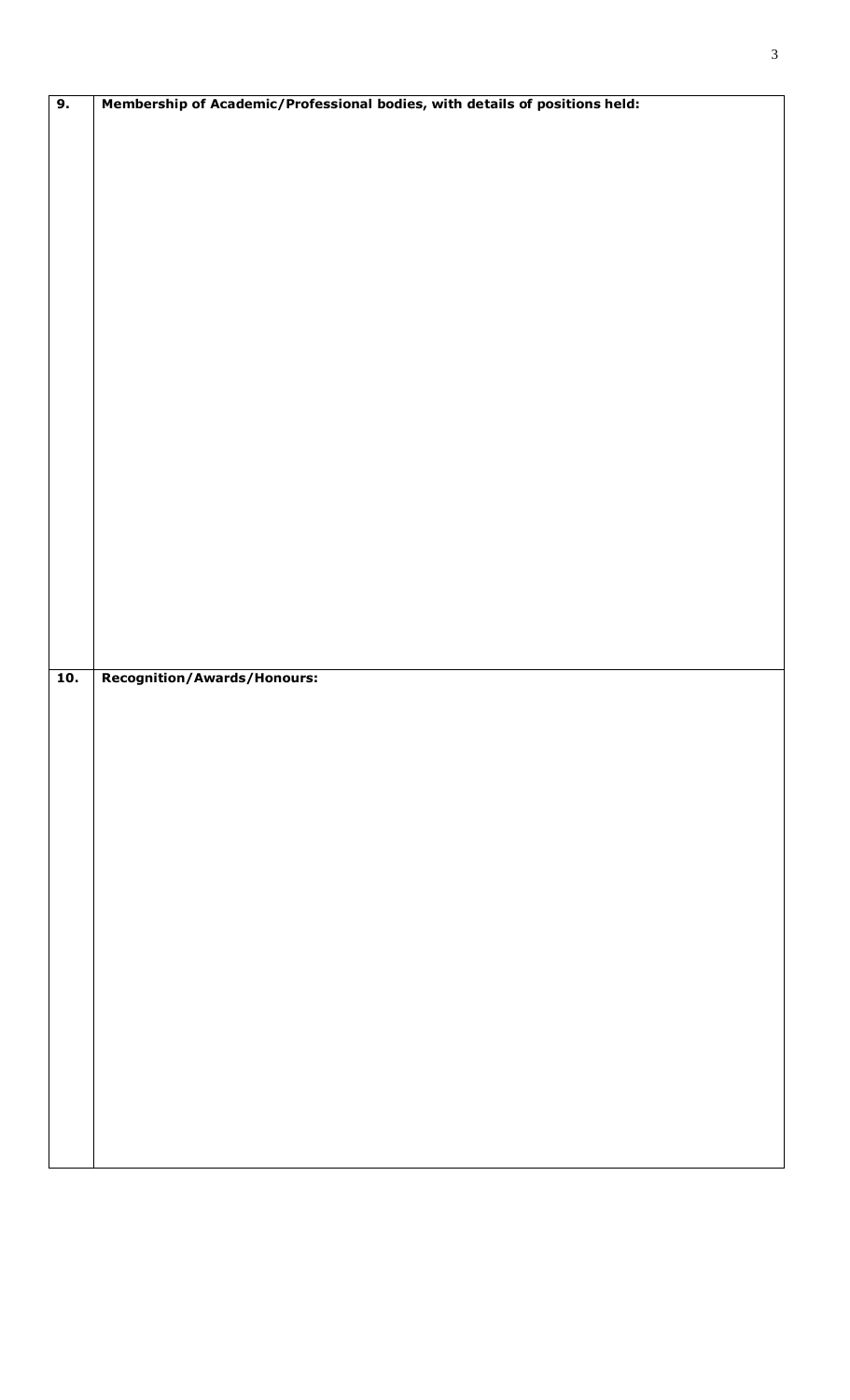| $\overline{11}$ . | $\mathbf{r}$<br>Describe specific achievements (for the purpose of award) within the given space (the work may be described in detail in separate enclosures along with list of publications/patents/supporting evidence<br>etc.) |
|-------------------|-----------------------------------------------------------------------------------------------------------------------------------------------------------------------------------------------------------------------------------|
|                   |                                                                                                                                                                                                                                   |
|                   |                                                                                                                                                                                                                                   |
|                   |                                                                                                                                                                                                                                   |
|                   |                                                                                                                                                                                                                                   |
| 12.               | Evaluation of the impact on national prosperity of this work and economic gains and other<br>benefits derived:                                                                                                                    |
|                   |                                                                                                                                                                                                                                   |
|                   |                                                                                                                                                                                                                                   |
|                   |                                                                                                                                                                                                                                   |
|                   |                                                                                                                                                                                                                                   |
|                   |                                                                                                                                                                                                                                   |
|                   |                                                                                                                                                                                                                                   |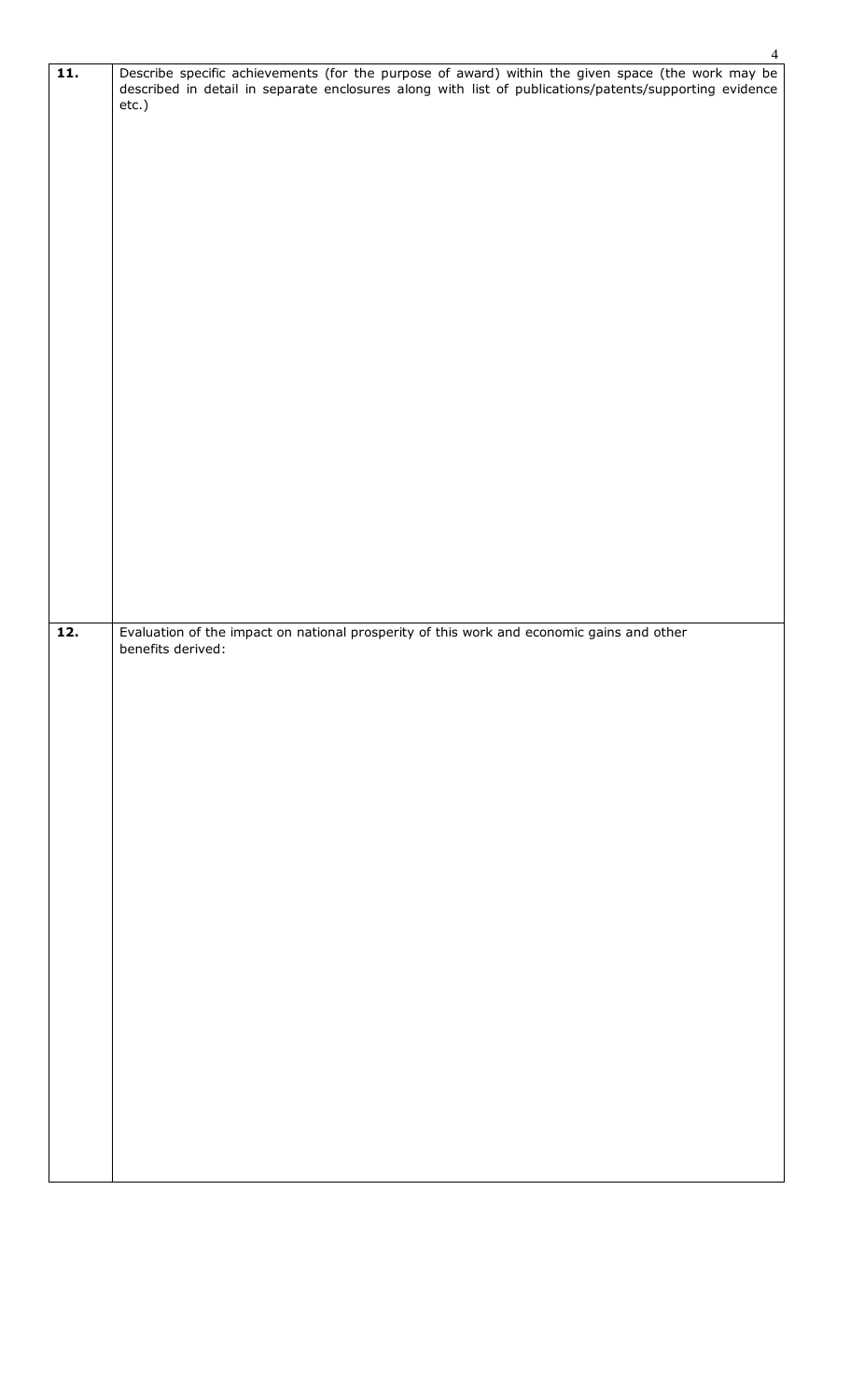| 13. | Names, addresses of three persons who are familiar with your work and achievements to<br>whom a reference may be made to assess the value of the work and achievements. |  |  |
|-----|-------------------------------------------------------------------------------------------------------------------------------------------------------------------------|--|--|
|     | a)                                                                                                                                                                      |  |  |
|     |                                                                                                                                                                         |  |  |
|     | b)                                                                                                                                                                      |  |  |
|     |                                                                                                                                                                         |  |  |
|     |                                                                                                                                                                         |  |  |
|     | c)                                                                                                                                                                      |  |  |
|     |                                                                                                                                                                         |  |  |
|     |                                                                                                                                                                         |  |  |
|     |                                                                                                                                                                         |  |  |
|     | <b>Signature of Nominee/s</b>                                                                                                                                           |  |  |

| To be completed by person nominating the |
|------------------------------------------|
| entry Nominated by                       |
| <b>Name</b><br>÷                         |
| <b>Designation:</b>                      |
| <b>Address</b><br>$\sim 10$              |
| <b>Telephone No:</b>                     |
| <b>Mobile No:</b>                        |
| Email:                                   |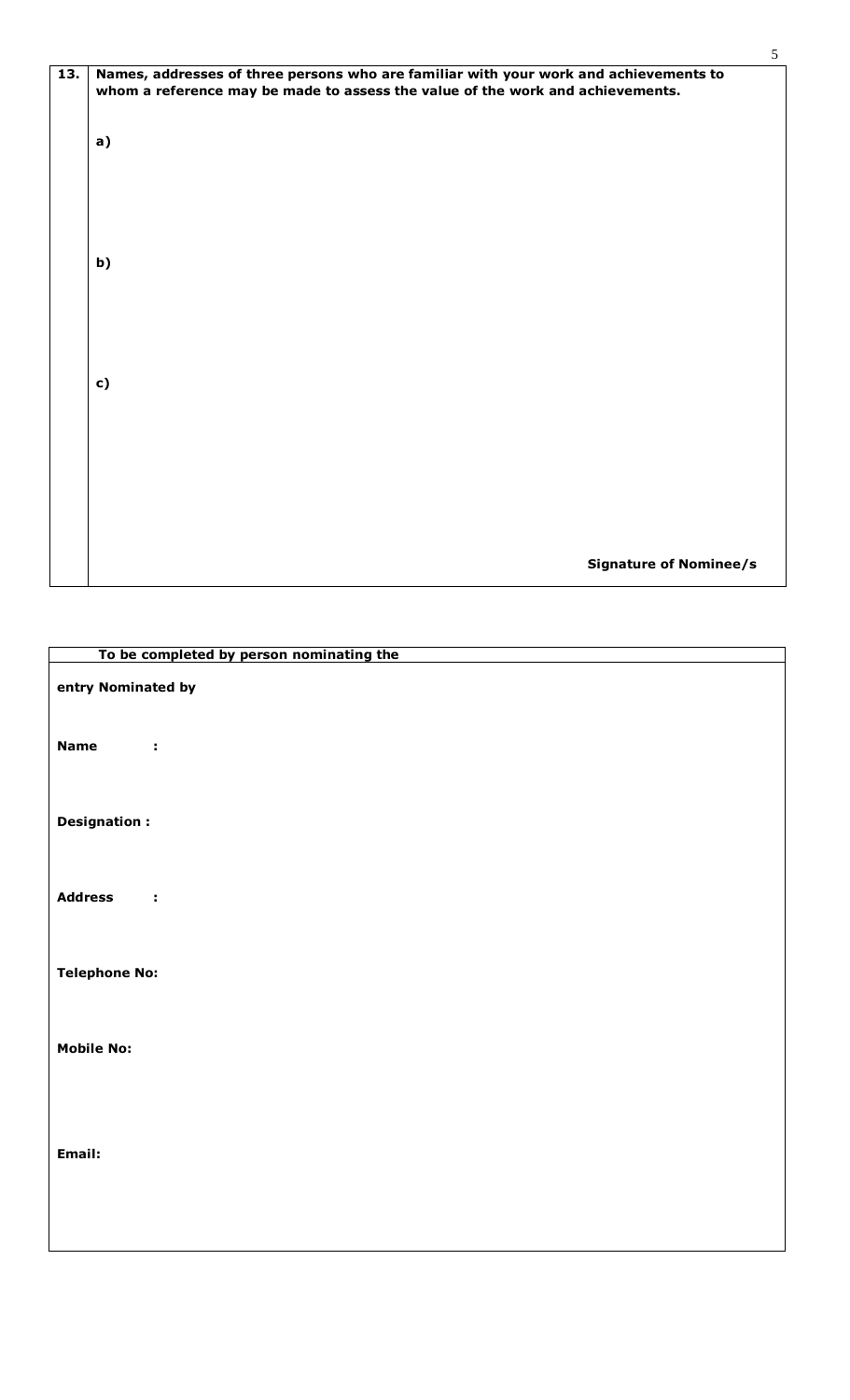|  |  |  |  | Please give reply to the following: |
|--|--|--|--|-------------------------------------|
|--|--|--|--|-------------------------------------|

1. **Was this work done by the person individually or along with others?**

2. **If done in a team, who are the other members? (Please give names, addresses and telephone nos.)**

3. **What was the role played by each one?**

4. **Whether other members of team are to be considered for the award?**

### **Signature of Nominating person (Seal/Stamp of organisation)**

**Place: Date:**

**INCOMPLETE ENTRIES WILL NOT BE ACCEPTED.**